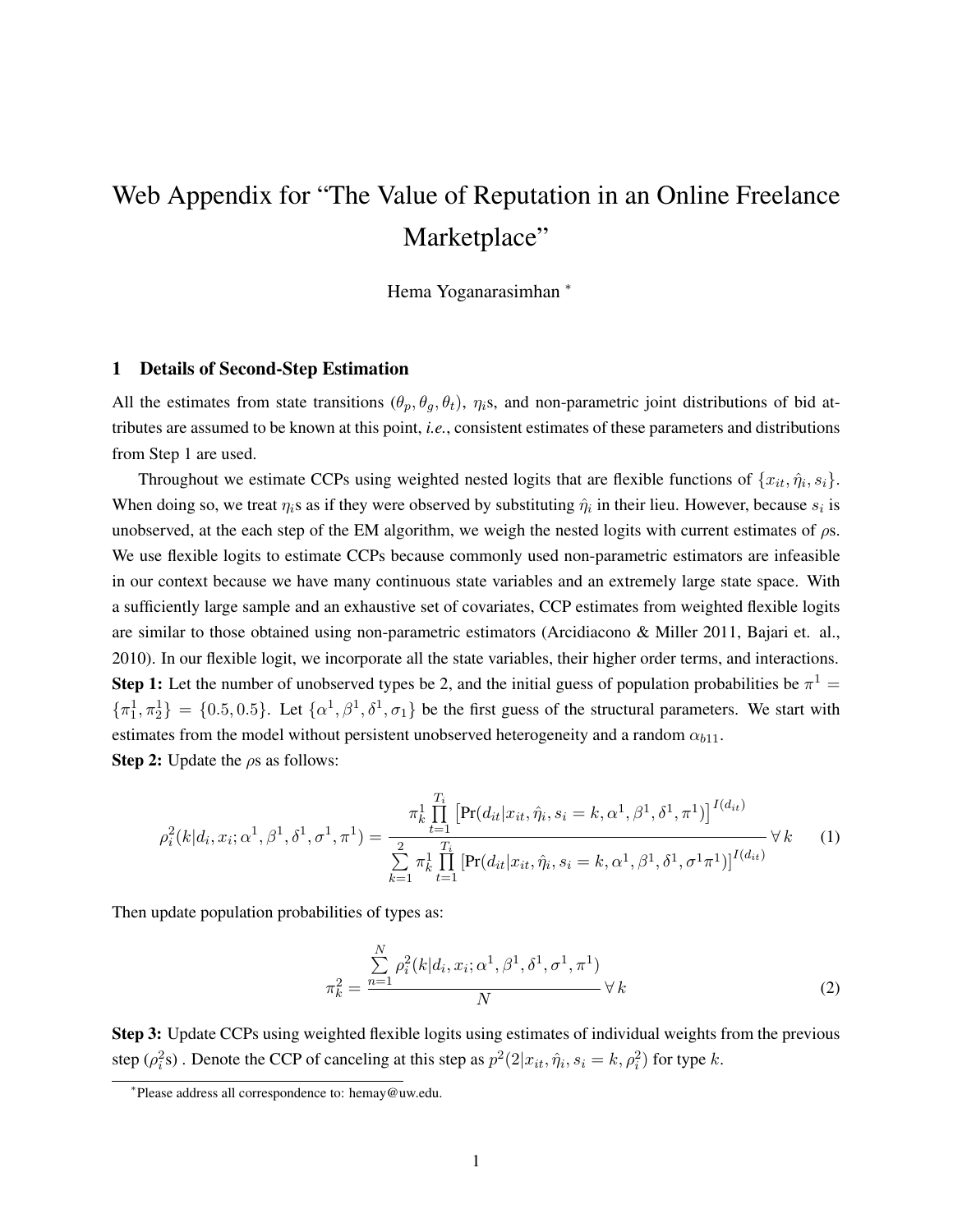Step 4: To set-up the weighted sum of log-likelihood from Equation (32) using choice probabilities (Equations 19-21), we need to first numerically evaluate  $\int V'(x_{it+1}, \eta_i, s_i = k) f(x_{it+1}|1, x_{it}, \eta_i) dx_{it+1}$  for each of the wait options seen in the data, for each  $k$ . We do this as follows:

- Step a: For each i, t, such that  $t \neq T$ , take one step into the future by generating one complete draw of a future state, say  $\tilde{x}_{it+1}$ , as follows:
	- Make a draw of  $b_{it+1}$  (say  $\tilde{b}_{it+1}$ ) from the Poisson distribution  $h_p(b_{it+1}|z_{t+1}, \hat{\theta}_p, \hat{\eta}_i)$
	- Make  $b_{it+1}$  draws of the three bid attributes, bid price, number of bidder ratings, and average bidder rating, from the joint distribution  $\hat{\psi}_c$ , where  $i \in c$ . Denote each of these draws as  $\{\tilde{bp}_q, \tilde{bn}_q, \tilde{br}_q\}$ , where  $q \in \{1, ..., \tilde{b}_{it+1}\}.$
	- For each of these draws, generate  $\tilde{gx}_{iq} = \{1, I(g_i = 1), I(g_i = 2), I(g_i = 3), m_i, I(n_i = 1)\}$ 0),  $\ln(n_i+1), r_i, \ln(\tilde{b}p_q+1), I(\tilde{b}n_q=0), \ln(\tilde{b}n_q+1), \tilde{b}n_q$ . Now draw a seller region for each of the q draws using the MNL distribution  $h_g(\tilde{b}g_q|\tilde{gx}_{iq}, \hat{\theta}_g)$ .
	- Next, let  $\tilde{x}_{iq} = \{1, I(g_i = 1), I(g_i = 2), I(g_i = 3), m_i, I(n_i = 0), \ln(n_i + 1), r_i, a_i, c_i, l_i,$  $\ln(\tilde{bp}_q + 1), I(\tilde{bn}_k = 0), \ln(\tilde{bn}_q + 1), \tilde{bn}_q, \tilde{bn}_q^2, I(\tilde{g}_q = 1), I(\tilde{g}_q = 2), I(\tilde{g}_q = 3)\}.$  Now draw a buyer-seller past interaction indicator for each of the  $\tilde{b}_{it+1}$  draws using the logit distribution  $h_t(\tilde{b}t_q|\tilde{tx}_{iq}, \hat{\theta}_t).$
- Step b: Calculate the CCPs of canceling at  $t+1$  based on the projected state  $\tilde{x}_{it+1}$  as  $\tilde{p}^2(2|\tilde{x}_{it+1}, \hat{\eta}_i, s_i)$  $k, \rho_i^2$ ).
- Step c: Then, use  $[\gamma \ln(\tilde{p}^2(2|\tilde{x}_{it+1}, \hat{\eta}_i, s_i = k, \rho_i^2))]$  as the current estimate of  $\int V'(x_{it+1}, \eta_i, s_i = k, \rho_i^2)$  $k) f(x_{it+1}|1, x_{it}, \eta_i) dx_{it+1}$  (see Equation 23). To improve the efficiency of the results, we perform Steps a-c 100 times and take the average to obtain the current estimate of  $\int V'(x_{it+1}, \eta_i, s_i)$  $k) f(x_{it+1}|1, x_{it}, \eta_i) dx_{it+1}.$

**Step 5:** Plug the current estimates of  $\int V'(x_{it+1}, \eta_i, s_i = k) f(x_{it+1}|1, x_{it}, \eta_i) dx_{it+1}$ s into the choice probabilities (Equations 19-21) and update the structural parameters by maximizing:

$$
(\alpha^2, \beta^2, \delta^2) = \underset{\alpha, \beta, \delta}{\arg \max} \sum_{n=1}^{N} \prod_{t=1}^{T_i} \sum_{k=1}^{S} \rho^2(k|d_i, x_i; \alpha^1, \beta^1, \delta^1, \pi^1) \cdot \ln \left[ \Pr(d_{it}|x_{it}, \hat{\eta}_i, s_i = k)^{I(d_{it})} \right] \tag{3}
$$

Using the new estimates  $\{\alpha^2, \beta^2, \sigma^2, \delta^2\}$ , go back to Step 2 and update the  $\rho$ s. Continue and repeat Steps 2-5 till all the parameters,  $\pi_k$ s, and the weighted log-likelihood (in Step 5) converge. At which point, we have consistent estimates of CCPs, population probabilities of unobserved types  $\pi_k$ s, structural parameters  $\{\alpha, \beta, \sigma\}$ , and the discount factor  $\delta$ .

## 2 Identification Proof for CCPs and State Transitions

We present the proof of identification for CCPs and state transitions.

Bids arrive independently. Let  $\mathcal A$  be the number of observable bid attributes and  $\mathcal B$  the maximum number of bids that an auction can receive. Let  $\mathcal T$  be the maximum time periods for which an auction can remain active, and let  $\mathcal X$  and  $\mathcal S$  be the total number of observed and unobserved buyer/auction specific state variables (which remain constant during the auction). Given the structure of our problem (*i.e.*, waiting is the only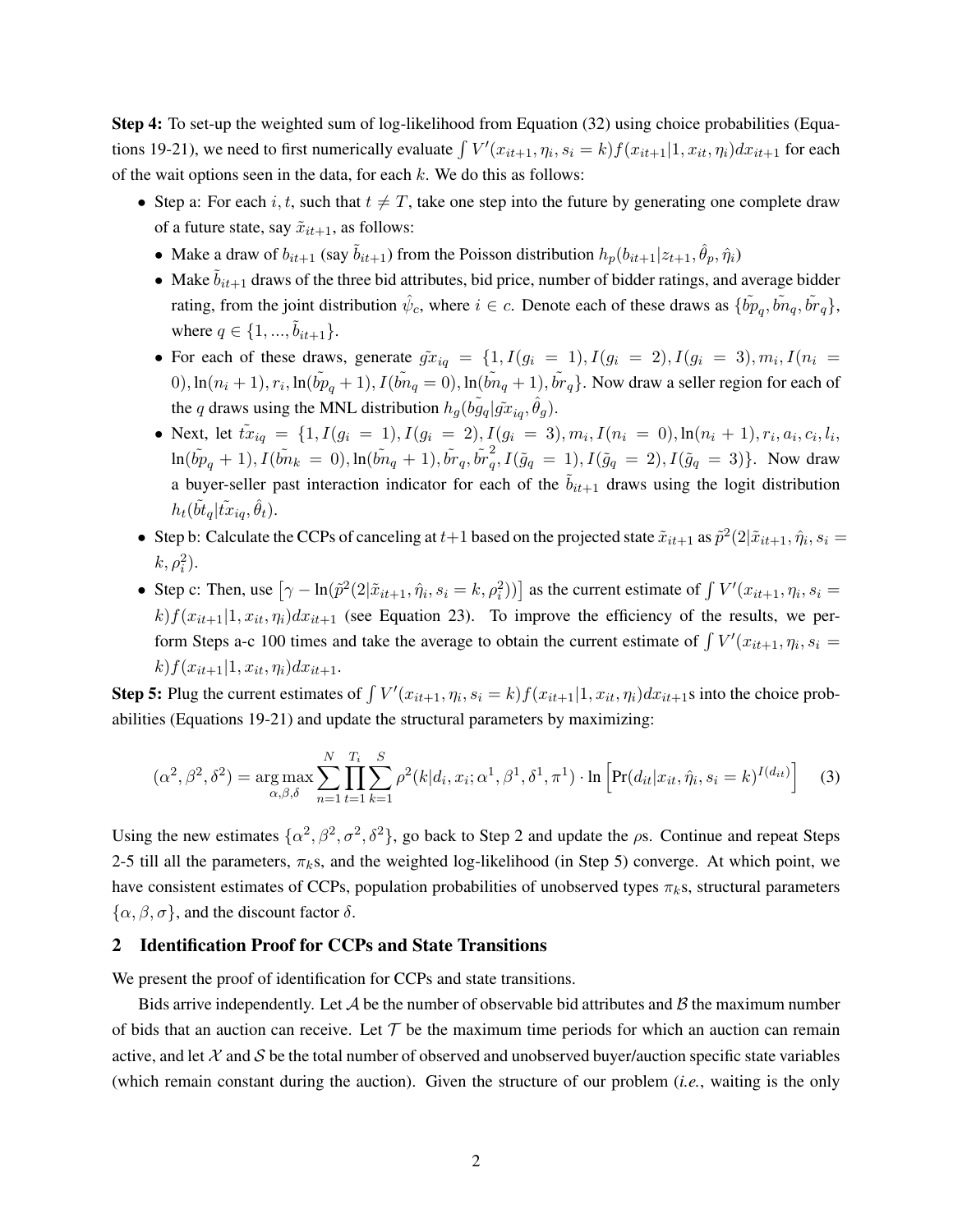continuation decision), the number of possible sequences of decision and state variables is:

$$
Seq = \mathcal{X} \sum_{b=0}^{\mathcal{B}} \frac{(b+\mathcal{T}-1)!}{b!(\mathcal{T}-1)!} \mathcal{A}^b - 1
$$
 (4)

where  $\frac{(b+\mathcal{T}-1)!}{b!(\mathcal{T}-1)!}$  is the number of ways to distribute b bids among  $\mathcal T$  periods. Without placing any structure, the number of first step parameters to be estimated include the following number of CCPs, bid arrivals<sup>[1](#page-2-0)</sup>, joint distributions of bid attributes, and the initial distributions of unobserved types:

$$
\text{CCP Par} = \mathcal{XST} \sum_{b=0}^{B} (b+1) \mathcal{A}^{b}
$$
\nInitial dist. of types Par =  $\mathcal{XS} - 1$ 

\nBid arrival Par =  $\mathcal{XST}$ 

\nJoint bid dist. Par =  $\mathcal{X}(\mathcal{A} - 1)$ 

Hence the total number of parameters is:

Total Par = 
$$
\mathcal{XST}\sum_{b=0}^{B} (b+1)\mathcal{A}^{b} + \mathcal{XS} + \mathcal{XST} + \mathcal{X}(\mathcal{A}-1) - 1
$$
 (5)

For identification, we need:

$$
\sum_{b=0}^{\mathcal{B}} \frac{(b+\mathcal{T}-1)!}{b!(\mathcal{T}-1)!} \mathcal{A}^b \geq \mathcal{ST} \sum_{b=0}^{\mathcal{B}} (b+1)\mathcal{A}^b + \mathcal{S} + \mathcal{ST} + \mathcal{A} - 1
$$
  

$$
\Rightarrow \sum_{b=0}^{\mathcal{B}} \left[ \frac{(b+\mathcal{T}-1)!}{b!(\mathcal{T}-1)!} - \mathcal{ST}(b+1) \right] \mathcal{A}^b \geq \mathcal{S} + \mathcal{ST} + \mathcal{A} - 1
$$
 (6)

The left hand side terms have  $\mathcal{A}^b$ , where  $\mathcal A$  is very large and  $\mathcal{A}^b$  increases exponentially with b. Moreover, the terms within the bracket is positive for  $T \geq 3$  and sufficiently large bs. So as long as we have enough time periods and a large number of potential bids  $(B)$ , we have more decision-state sequences than parameters. In our case, we have  $\mathcal{T} = 14$  and  $B = 149$ , and even the mean number of bids received by buyers is around 10, so the CCPs and state transitions are non-parametrically identified.

Before we proceed though, we do need to ensure that a key corner case is identified. The corner case in these kinds of identification proofs is always the one where both time and state space dimension are lowest. In our case, since we use CCPs to calculate continuation values of waiting from period 1, we need all CCPs from second period forward to be identified. Hence, the corner case we check is  $t = 2$  and one bid. When a buyer has one bid in the second period, there are only two ways for him to have reached that position – a) receive no bids in the first period and wait, and receive one bid in the second period, and b) receive one bid

<span id="page-2-0"></span><sup>&</sup>lt;sup>1</sup>If bid arrivals were not independent, the number of parameters to be estimated for the bid arrival process would be  $XST(B-1)$ instead of  $XST$ .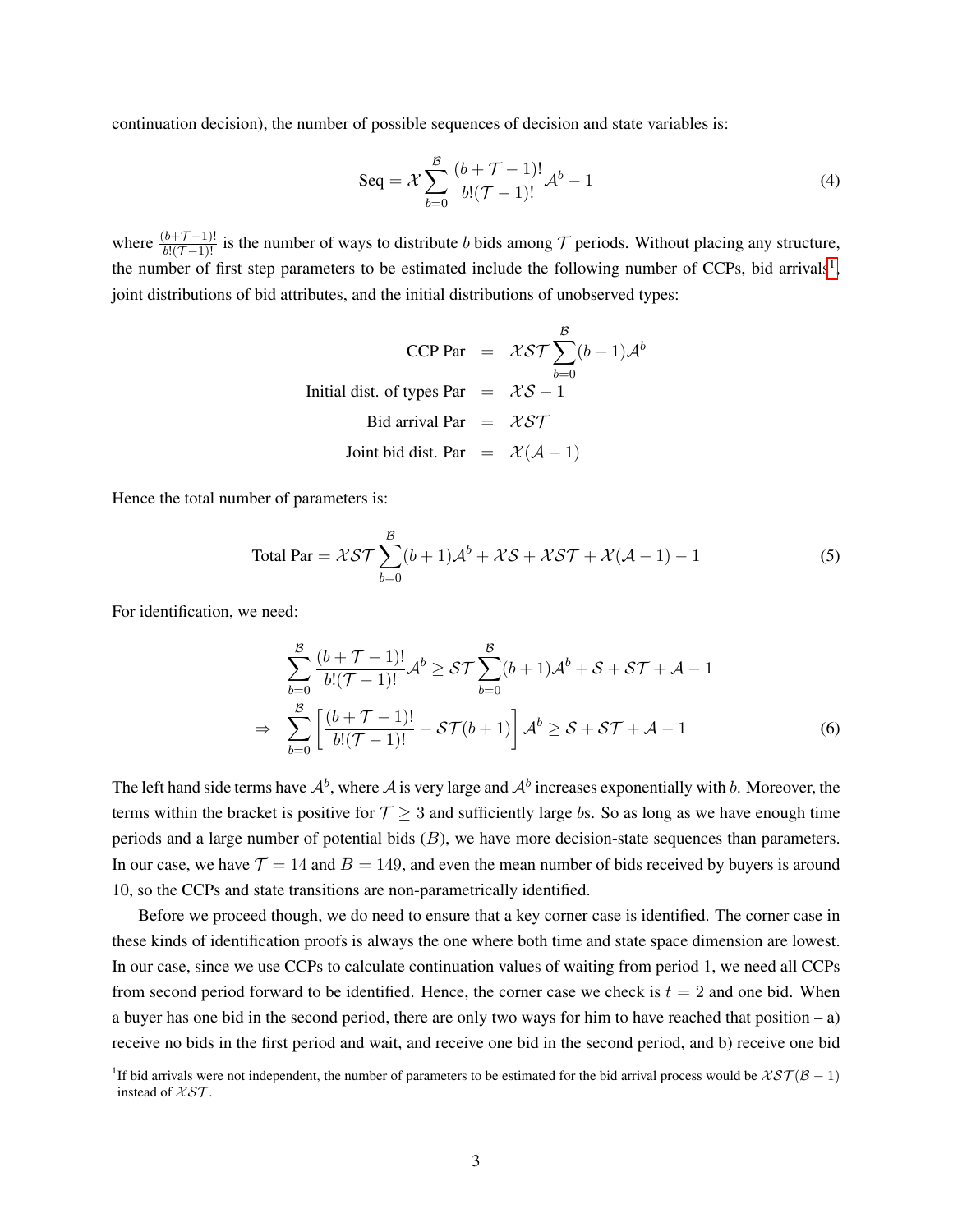in the first period and wait, and receive no bids in the second period. Thus to calculate terminal CCPs for the second period in this state (one bid), we only have two equations. With two equations, we can identify CCPs for at most two unobserved types, but no more. Hence, this corner case establishes that, in this setting, we can only allow for two unobserved types.

Finally, note that even though the number of sequences is much greater than parameters, first period termination CCPs (CCPs for cancellation and bid choice) are not identified because there is only one path to reach a state in the first period and once a buyer terminates the auction, there are no paths out of it. Hence, these CCPs don't appear in more than one sequence and cannot be identified. However, we don't use first period CCPs in our analysis; only CCPs from the second period and forward are used in continuation value calculations. Hence the non-identification of first period termination CCPs is not a problem.[2](#page-3-0)

# 3 Simulation Details: Aggregate Choice Probability Maps

Consider a focal bid j with fixed reputation attributes and price, say  $\{bp_i, bn_j, br_j\}$ . Simulate each auction i 100 times using the steps described below.

- 1. For each iteration of auction i, start with  $t = 1$  and simulate each period as follows:
	- Draw the number of bid arrivals for this period using the Poisson estimates and  $\hat{\eta}_i$ . If the first bid for this iteration of the auction arrives in this period, treat it as the focal bid with reputation and price  $\{bp_j, bn_j, br_j\}$ . Then, draw geography and past interaction indicators for it using the logit models.
	- Then draw bid attributes for each non-focal bid that arrives in this period using the estimated KDEs and logit models.
	- If  $t \neq T$ , calculate the continuation value and derive the probability of picking the focal bid (if it exists), picking one of the other bids (if they exist), waiting, or canceling the auction using the closed form expressions for each unobserved type  $s_i = \{1, 2\}$ . Then weight the probabilities using ex post probabilities of belonging to the two unobserved types  $(i.e., p_i)$ s from the last iteration of the EM algorithm).
	- Construct a CDF using the above probabilities, and draw a random number from 0 to 1 to simulate the outcome for this period.
- 2. Record the outcome for this period as follows:
	- If focal bid was chosen, record this, and terminate this iteration of auction  $i$ .
	- If another bid was chosen or if auction was canceled, record this, and terminate this iteration of auction i.

Then, start next iteration for auction i if 100 iterations haven't been reached, else move on to the next auction.

- If wait is chosen, proceed to the next time period for this iteration of auction  $i$ .
- 3. When 100 iterations for auction  $i$  are completed, calculate the probability of the focal bid winning auction i as  $=$  (number of times it was picked in the 100 iterations)/100.

<span id="page-3-0"></span><sup>&</sup>lt;sup>2</sup>Unlike first period termination CCPs, first period wait CCPs are identified because they appear in many decision-state paths.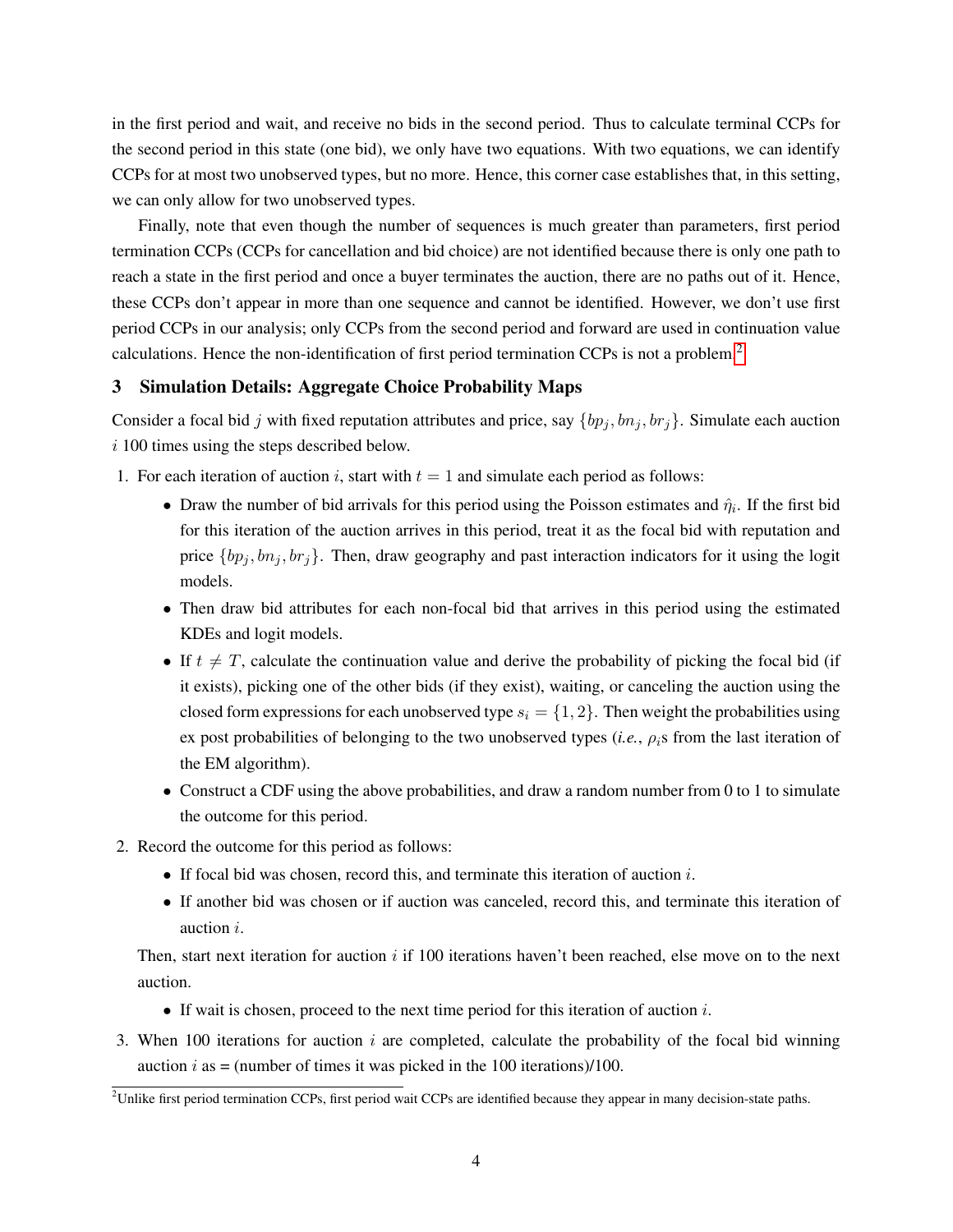4. When all the auctions have been simulated and the average probability of being picked in each auction has been calculated, sum the probabilities, and divide by the total number of auctions to get the average success probability for the focal bid in the website.

#### 4 Details of Backward Solution Method used in Counterfactuals

All the estimates from state transitions  $(\theta_p, \theta_q, \theta_t)$ ,  $\eta_i$ s, non-parametric joint distributions of bid attributes, and the structural parameters ( $\alpha$ ,  $\beta$ ,  $\delta$ ,  $\sigma$ ,  $\pi$ ) are treated as known at this point.

First, split the observed state variables at time t,  $x_{it}$ , into auction/buyer specific variables that time invariant for the duration of the auction,  $xa_i$ , and bidder specific state variables that are denoted as  $xb_{it}$ . Then based on the definition in the paper, write out the inclusive value of the bid nest for buyer  $i$  at time t as:  $I_{it} = I(xb_{it}) = \ln \left[ \frac{B_{it}}{\sum} \right]$  $q=1$  $e^{\frac{Y_{iq}(xb_{it})}{\sigma}}$ 1 , where  $Y_{ij}(xb_{it})$  is defined in Equation (6) and  $B_{it}$  is the total number of bids that i has at period t. Next, discretize the state variables,  $xa_i$ ,  $I_{it}$ , and  $\eta_i$  by allowing them to vary from zero to a high enough value, in steps of  $\Delta$ , such that:  $xa_i \in \{0, xa_{max}\}, I_{it} \in \{0, I_{max}\},$  and  $\eta_i \in \{0, \eta_{max}\}.$  Using these definitions, specify the continuation value as a function of the time-invariant observables and the inclusive value at time t as  $V'(t, ax_i, I_{it}, \eta_i, s_i)$ . Now to generate the value functions at each combination, follow the steps given below:

**Step 1:** Start at the last time period T. Since waiting is not an option at T, there is no continuation value in this period. Hence, the conditional choice probability of cancellation at  $T$  is simply obtained from the following equation:

$$
P(2|T, xa_i, I_{iT}, \eta_i, s_i) = \frac{1}{1 + e^{[W_{ib}(xa_i, s_i) + \sigma I_{iT}]}}
$$
(7)

Now using all the values in the grid of  $a_i$  and  $I_{iT}$  (in  $\{0, xa_{max}\}\$  and  $\{0, I_{max}\}\$ in steps of  $\Delta$ ), populate the cancellation probability matrix. Note that at this point we can simply ignore  $\eta_i$  and  $s_i$  since we are just calculating the cancellation probabilities at different levels of  $a_i$  and  $I_{iT}$  at  $T$ .

Step 2: Next, use the matrix of cancellation probabilities at  $T$  to calculate the matrix of continuation values at each point in the grid of  $\{xa_i, I_{iT}\}\$  using the following equation:

$$
V'(T, xa_i, I_{iT}, \eta_i, s_i) = \gamma - \ln(P(2|T, xa_i, I_{iT}, \eta_i, s_i))
$$
\n(8)

**Step 3:** Now move to period  $t = T - 1$  and at each grid point in  $\{a_i, I_{iT}, \eta_i\}$ , take the following steps:

- Step 3a: Follow Step a under Step 4 in §[1](#page-0-0) of the Technical Appendix in order to simulate one future draw of bids for period  $t + 1$ . Based on the draw of future bids, obtain the new inclusive value  $I_{it+1}$  (using both current bids and simulated bids). Then look up the matrix of continuation values calculated in the previous step and obtain  $V'(t+1, xa_i, I_{it+1}, \eta_i, s_i)$
- Step 3b: Repeat Step 3a for a large number of times to obtain  $\int V'(t+1, xa_i, I_{t+1}, \eta_i, s_i) f(x_{it+1}|d_{it}, x_{it}, \eta_i) dx_{it+1}$ .
- Step 3c: Now plug back this integral into the choice-specific continuation value of waiting at t to obtain:

$$
v(1, t, xa_i, I_{it}, \eta_i, s_i) = W_{iw}(xa_i) + \delta \int V'(t+1, xa_i, I_{it+1}, \eta_i, s_i) f(x_{it+1}|1, x_{it}, \eta_i) dx_{it+1}
$$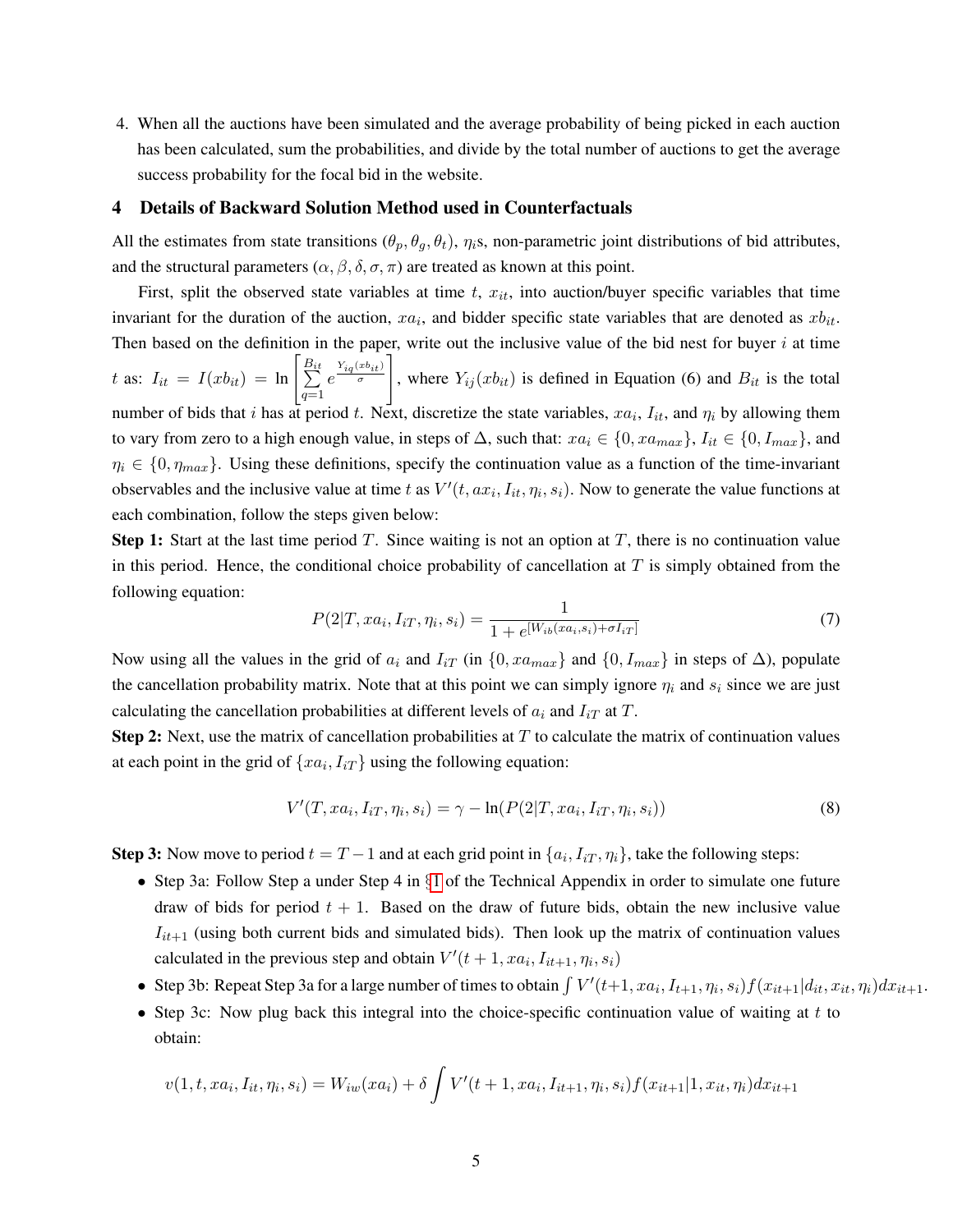• Step 3d: Substitute this choice specific value function and the parameter estimates in Equation 20 to obtain the cancellation choice probability as:

$$
P(2|t, xa_i, I_{it}, \eta_i, s_i) = \frac{1}{1 + e^{[v(1, t, xa_i, I_{it}, \eta_i, s_i)]} + e^{[W_{ib}(xa_i, s_i) + \sigma I_{it}]}}
$$
(9)

Performing Steps 3a-3d at all the grid points in  $\{xa_i, I_{it}, \eta_i\}$  should give a matrix of cancellation probabilities at  $t$ . Then, as in Step 2, use the matrix of cancellation probabilities at  $t$  to calculate the matrix of continuation values at each point in the grid of  $\{xa_i, I_{it}, \eta_i\}$  using the following equation:

$$
V'(t, xa_i, I_{it}, \eta_i, s_i) = \gamma - \ln(P(2|t, xa_i, I_{it}, \eta_i, s_i))
$$
\n(10)

**Step 4:** Repeat Step 3 for all periods till the algorithm reaches  $t = 1$  and obtain the continuation values  $V'(t, xa_i, I_{it}, \eta_i, s_i) \ \forall \ 1 \leq t < T.$ 

Step 5: With the matrices of continuation values derived above and the estimated parameters, the system can now be simulated as many times as necessary to generate the counterfactual outcomes.

| Project Title               | MaxBid | Project Description                                                      |  |  |
|-----------------------------|--------|--------------------------------------------------------------------------|--|--|
| Photo<br>Web<br><b>Site</b> | 20     | Have code already for a website's photo gallery. And for the website, I  |  |  |
| Gallery Assistance          |        | just need gallery code merged into existing page.                        |  |  |
| Need Recommenda-            | 50     | Hi, We have placed AdSense Ads in our website, even though we are        |  |  |
| AdSense<br>for<br>tions     |        | getting some revenue from AdSense, we are not getting return on our      |  |  |
| placement<br>in<br>our      |        | investment. So, we would like to try placing AdSense Ads in strategic    |  |  |
| website                     |        | places and need recommendations. We need recommendations with size       |  |  |
|                             |        | of Ads, location of Ad placement and any other help that you can give    |  |  |
|                             |        | us to increase our revenue through Ads. Thanks                           |  |  |
| Wordpress<br>Theme          | 80     | Hi Guys, I got the "TheCorporation" theme from elegant designs. I        |  |  |
| Modification                |        | have a PSD ready on how the theme needs to look like. I also have the    |  |  |
|                             |        | original PSD files of the theme. I need you to edit the theme so that it |  |  |
|                             |        | will look exactly the same as in the PSD that it needs to look like.     |  |  |
| Streaming Data Cap-         | 100    | I am looking for somone [sic] who can write me a program that can        |  |  |
| ture                        |        | store streaming numerical data on a web page to an excel spreadsheet,    |  |  |
|                             |        | or as csy or at least as a text file.                                    |  |  |

## 5 Additional Tables and Figures

Table 1: Examples of project titles and descriptions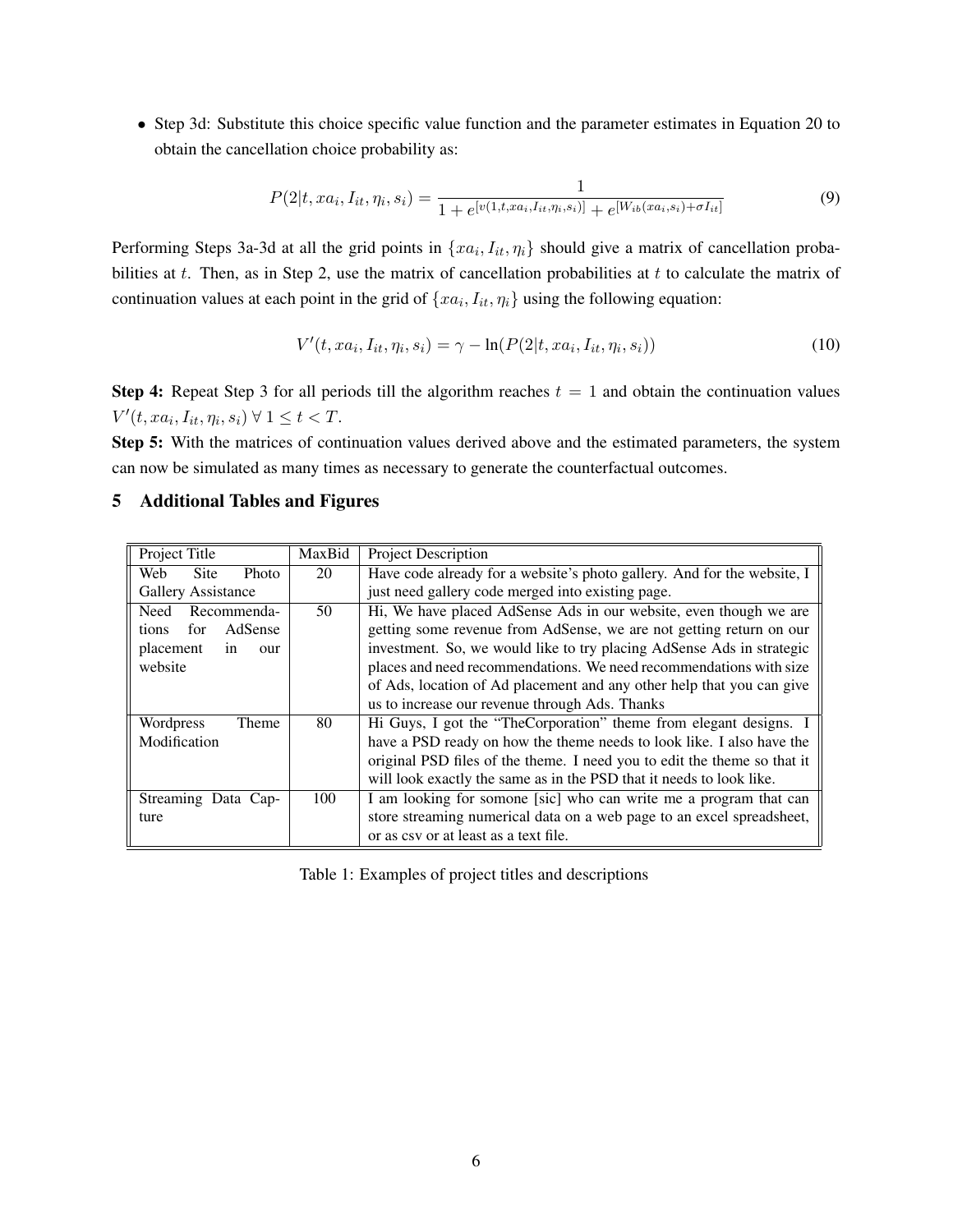| $z_t$                                                        | $\theta_p$ | std. error |  |  |  |
|--------------------------------------------------------------|------------|------------|--|--|--|
| Ind. $t=1$                                                   | 4.4866     | 0.0445     |  |  |  |
| Ind. $t=2$                                                   | 2.6337     | 0.0447     |  |  |  |
| Ind. $t=3$                                                   | 1.8599     | 0.0455     |  |  |  |
| Ind. $t=4$                                                   | 1.3820     | 0.0468     |  |  |  |
| Ind. $t=5$                                                   | 1.0787     | 0.0484     |  |  |  |
| Ind. $t=6$                                                   | 0.8096     | 0.0500     |  |  |  |
| Ind. $t=7$                                                   | 0.6770     | 0.0512     |  |  |  |
| Ind. $t=8$                                                   | 0.4983     | 0.0518     |  |  |  |
| Ind. $t=9$                                                   | 0.3739     | 0.0525     |  |  |  |
| Ind. $t=10$                                                  | 0.3037     | 0.0550     |  |  |  |
| Ind. $t=11$                                                  | 0.2351     | 0.0552     |  |  |  |
| Ind. $t=12$                                                  | 0.1358     | 0.0571     |  |  |  |
| Ind. $t=13$                                                  | 0.0513     | 0.0572     |  |  |  |
| No. of auctions, auctions $\times$ timeperiods = 6076, 28817 |            |            |  |  |  |
| Goodness of Fit Measures                                     |            |            |  |  |  |
| RMSE, MAE, ME = 0.9258, 0.4249, $3.59 \times 10^{-8}$        |            |            |  |  |  |

Table 2: Estimates of  $\theta_p$  from the fixed effects Poisson model. Standard errors are adjusted for clustering on auction identity. All the estimates, except the last two, are significant at the 1% level (the parameter coefficient for Ind.  $t = 12$  is significant at the 10% level).

|                                  | Region 1      |            | Region 2      |            | Region 3      |            |
|----------------------------------|---------------|------------|---------------|------------|---------------|------------|
| $gx_{ii}$                        | $\theta_{g1}$ | Std. error | $\theta_{g2}$ | Std. error | $\theta_{g3}$ | Std. error |
| Buyer region = $1$               | 0.2094        | 0.0426     | $-0.1800$     | 0.0597     | $-0.1322$     | 0.0561     |
| Buyer region $= 2$               | $-0.0496$     | 0.0288     | 0.2007        | 0.0384     | $-0.0042$     | 0.0365     |
| Buyer region $=$ 3               | 0.0051        | 0.0185     | 0.0382        | 0.0242     | 0.0563        | 0.0226     |
| MaxBid                           | $-0.0006$     | 0.0004     | $-0.0000$     | 0.0005     | 0.0025        | 0.0005     |
| Ind. no. of buyer ratings $= 0$  | $-0.3433$     | 0.1531     | 0.7286        | 0.2137     | $-0.3328$     | 0.1890     |
| $ln(no. of buyer ratings + 1)$   | 0.0236        | 0.0068     | 0.0324        | 0.0087     | $-0.0260$     | 0.0086     |
| Buyer mean ratings               | $-0.0338$     | 0.0154     | 0.0660        | 0.0215     | $-0.0276$     | 0.0190     |
| $ln(bidprice + 1)$               | 0.0654        | 0.0184     | 0.1120        | 0.0236     | $-0.0861$     | 0.0229     |
| Ind. no. of seller ratings $= 0$ | $-1.6200$     | 0.0809     | 1.1569        | 0.1232     | 3.7824        | 0.1554     |
| $ln(no. of seller ratings + 1)$  | $-0.0046$     | 0.0067     | $-0.1334$     | 0.0087     | 0.0376        | 0.0082     |
| Seller mean rating               | $-0.1732$     | 0.0085     | 0.1491        | 0.0098     | 0.4270        | 0.0159     |
| Constant                         | 3.0200        | 0.1789     | $-2.4263$     | 0.2535     | $-3.5782$     | 0.2504     |
| No. of observations = $126927$   |               |            |               |            |               |            |
| Log likelihood = $-145597.83$    |               |            |               |            |               |            |

Table 3: Estimates of  $\theta_{g1}, \theta_{g2}, \theta_{g3}$  from the Multinomial Logit model. Region 4 is the base outcome.